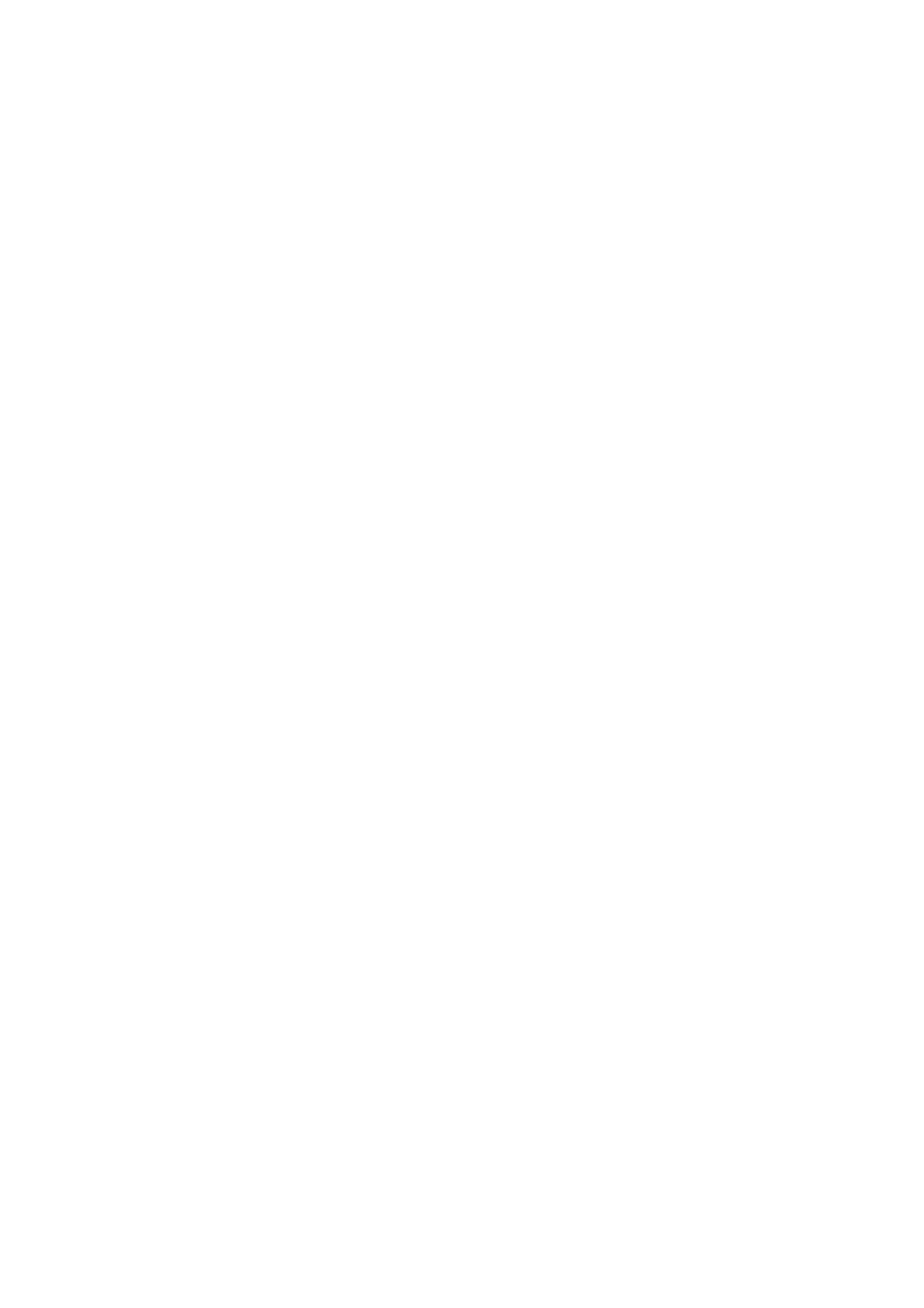# **FURTHER RESPONSE OF THE REPUBLIC OF CYPRUS ON THE MERITS OF THE COMPLAINT MINISTRY OF LABOUR, WELFARE AND SOCIAL INSURANCE**

# **University Women of Europe (UWE) v. Cyprus Collective Complaint N.127/2016**

### **I. General remarks**

This document is a further response of the Republic of Cyprus on the Collective Complaint N.127/2016 submitted by University Women of Europe (UWE) against Cyprus, regarding the implementation of Articles 1, 4 (excluding §3 and §5), 20 and E of the Social Charter, relating mainly to the equality in pay between men and women, and secondly other closely-related gender equality issues. Before presenting some further comments on specific issues raised in the Complainant's response, the Respondent wishes to reiterate its observations dated 13/10/2017 and is compelled to make some general remarks, drawing the attention of the European Committee of Social Rights to the following:

(a) The Complainant in many instances reiterates its original allegations, after having misinterpreted, unjustifiably downgraded or completely ignored the Respondent's observations, arguments and remarks, reflecting on the comments selectively and in a rather abusive manner.

(b) The Complainant insists on presenting and commenting on data that is out-dated and no longer reflects the current situation in Cyprus, neither does it take into consideration important developments made, despite the fact that the Republic of Cyprus has already presented in its response the latest (available at the time) data of 2015. i.e. the Complainant refers to the Shadow Report of the CEDAW (2013), which was based on Eurostat 2009 data (p.14).

(c) In some cases, the Complainant criticizes the way the Republic of Cyprus presented its positions, while it is also critical of the methodology, work and results of acknowledged European or International institutions, i.e. criticizing the European Committee of Social Rights' conclusions, for finding Cyprus in conformity with the Charter (p.6), or implying that Eurostat and member states failed to adopt objective measurements of income inequality (p.13).

## **II. Further response on the merits of the complaint**

## • *Pay Gap statistics and measurement*

According to the latest (2016) data released from Eurostat, the gender pay gap in Cyprus has further decreased to 13.9%. The unadjusted gender pay gap has been the headline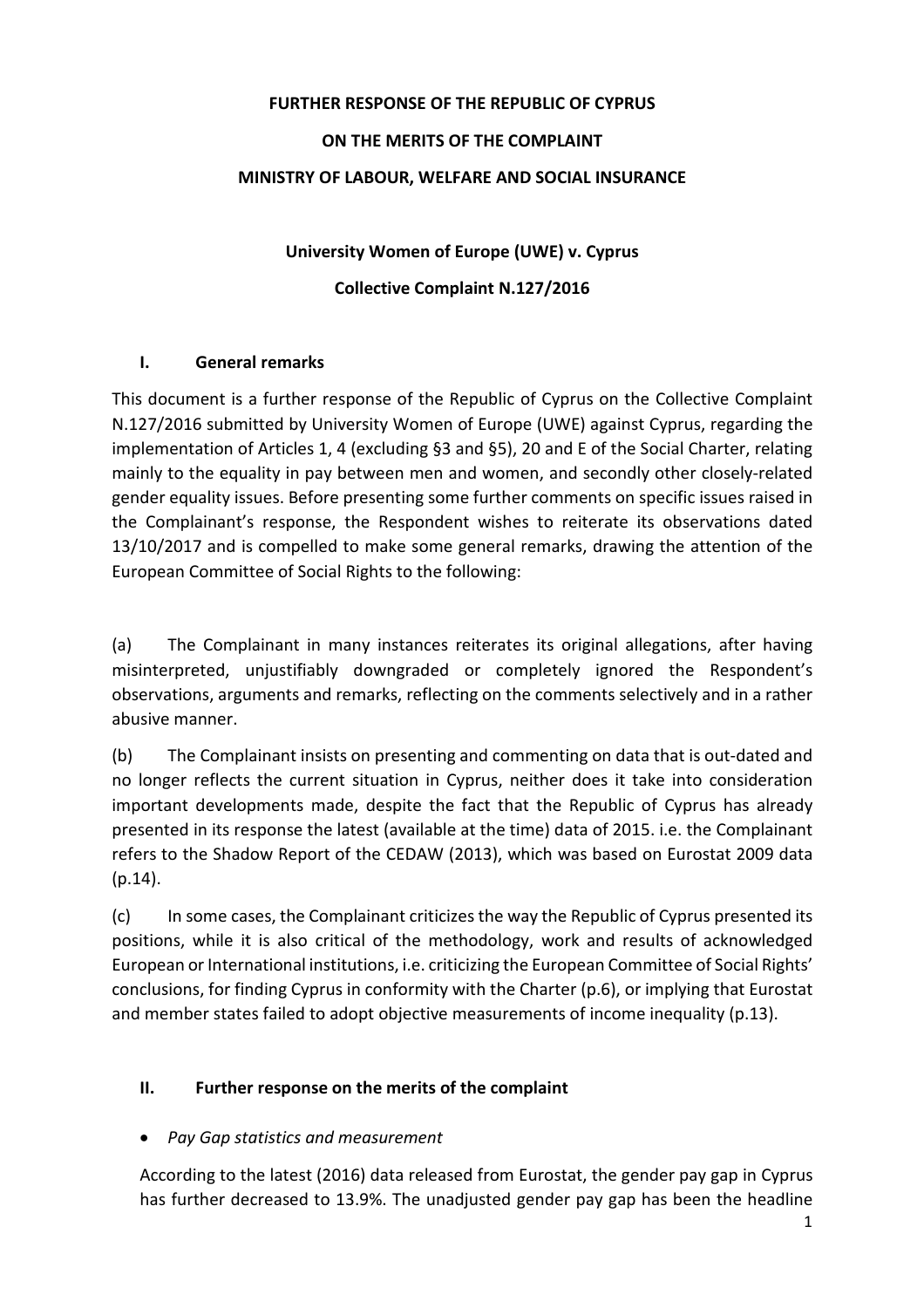indicator in the European Statistical System for a long time, to measure the average difference in hourly earnings between male employees and female employees. It is widely used in gender policy at the European and national level.

Having said that, the Respondent is compelled to comment on the Complainant's references of the "gender overall earnings gap", although not used between member states for comparison reasons, since it measures the average difference in earnings between men and women employed (working part-time or full-time) but also not employed. However, since this indicator is mentioned by the Complainant (p.15), it is worth a slightly more extensive analysis. The gender overall earnings gap in Cyprus (2014 figures) was 26.6%, which still places Cyprus amongst the best performing countries, ranking  $11<sup>th</sup>$  as presented in the graph below.



Moreover, since the Complainant also refers to the contributions to the gender overall earnings gap (p.15), an interpretation of the figures is also necessary in order to allow for a clear conclusion, otherwise the sole presentation of numbers becomes irrelevant.

- The gender pay gap: 48.6%
- The gender hours gap: 13.5%
- The gender employment rate gap: 37.9%

In the case of Cyprus, as depicted by the Complainant, the differences of working hours between men and women contributes the least to the pay gap (13.5%), differences in the employment rate contribute more (37.9%), while the differences in pay are the major contributor. Contrary to the Complainant's argument (p.16) that the Cyprus Government relies on the wrong indicator, ignoring "the fact that women are much more likely to be confined to part-time work", the interpretation of figures actually proves that the pay gap in Cyprus is not mainly caused by great differences in the representation of women and men in part-time work.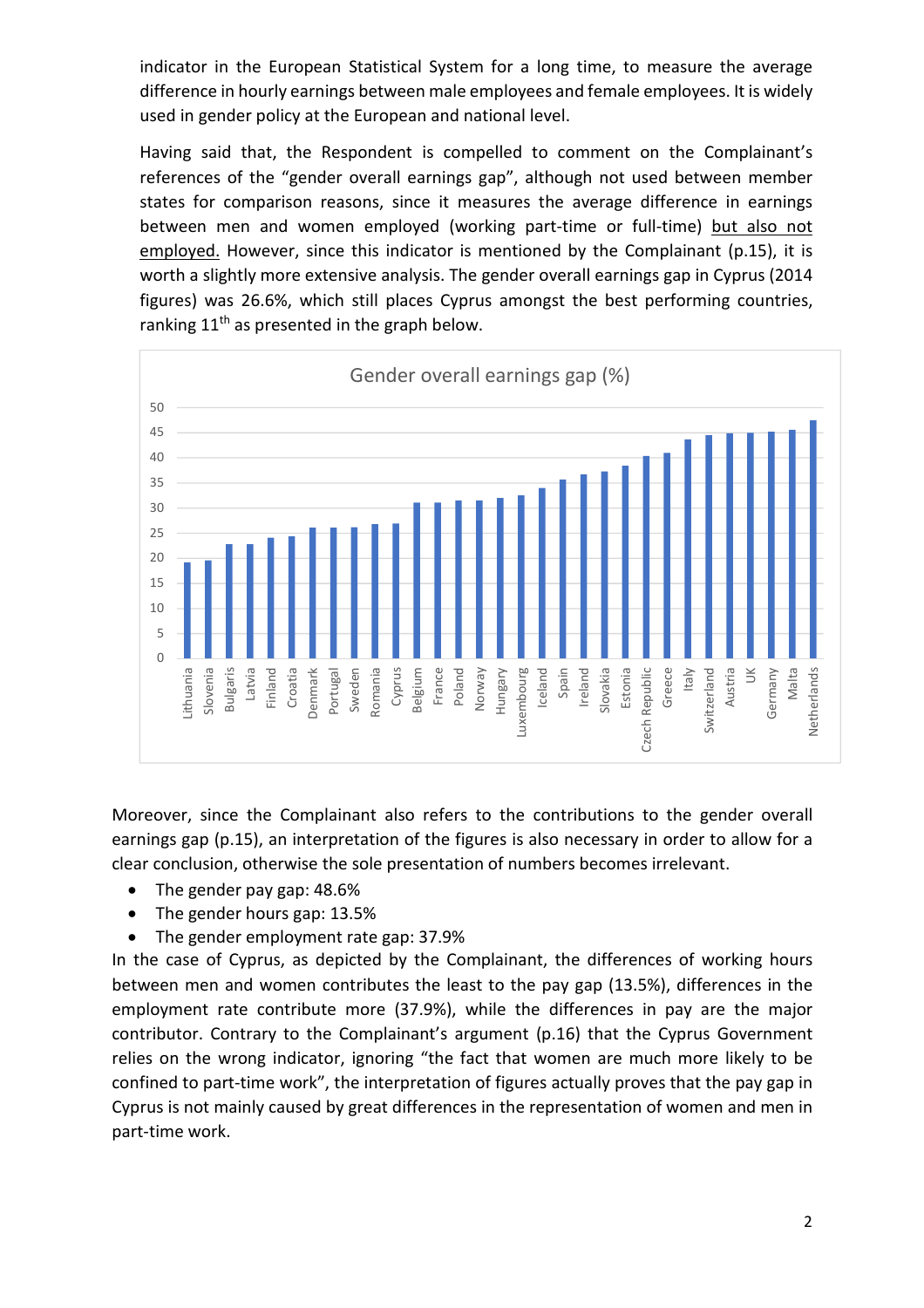• *The measures implemented do not concern small enterprises*

Although one would expect from the title of the Complainant's comment to see how the measures implemented by the Cyprus Government excluded small enterprises, it looks like the Complainant is once more referring to statistical data, and specifically to ETUC's observations (p.12) on how official statistics exclude small enterprises. It has to be noted once more, regarding data published by Eurostat, that for comparability reasons, there is a common definition for all member states, according to which, only data concerning enterprises with 10 or more employees should be taken into account. The structure and content of the indicators is obviously not on the discretion of any member state to decide at national level, so the Complainant's comment is actually irrelevant. However, since the issue was raised, the Respondent is again obliged to present the real facts in order to shed some light on the Complainant's unfounded assumption that "It is therefore most probable that the gender pay gap is even higher in these enterprises" (p.12). Against the above-mentioned comment, it is noted that in small enterprises with 1-9 employees the gender pay gap in Cyprus was actually lower (11,3%) than the gap in enterprises with 10 or more employees (14.4%)<sup>1</sup>.

• *Work of the labour inspectorate* 

Committed to the annual target of 200 inspections, the labour inspectorate has actually carried out 1440 inspections on equal pay so far. Reports are prepared for every investigation, allowing for follow up and further action if needed.

• *Measures implemented for reducing the gender pay gap* 

The Complainant criticizes (p.9) that "…the crisis cannot serve as a pretext for totally or partially giving up the implementation, and the pursuit of the objectives set out in the Charter" and draws the conclusion that in this respect "…the Respondent manifestly fails to meet the specific obligations of the Social Charter". Moreover, the Complainant keeps referring to projects which are "under way" (p.14), having selectively ignored the Republic's presentation of the broad mix of measures promoted through the Project titled "Actions for Reducing the Gender Pay Gap", which was actually implemented in the midst of the economic crisis, during the period 2010-2015 and was successfully completed.

As far as on-going measures are concerned, another "Equal Pay Day" event was recently organised (17 March, 2018) contributing to raising public awareness on the gender pay gap and bringing together public authorities, social partners and working people in a collective effort to reaffirm commitment for reducing the gap and promote cooperation for further action. Moreover, the National Certification Body for Gender Equality continues its work, by granting certifications to companies which implement good practises that promote gender equality. Companies that are awarded the "Equality Employer" certification, have proved fulfilment of the pay equality principle, amongst other criteria.

 $\overline{a}$ 

 $1$  2014 figures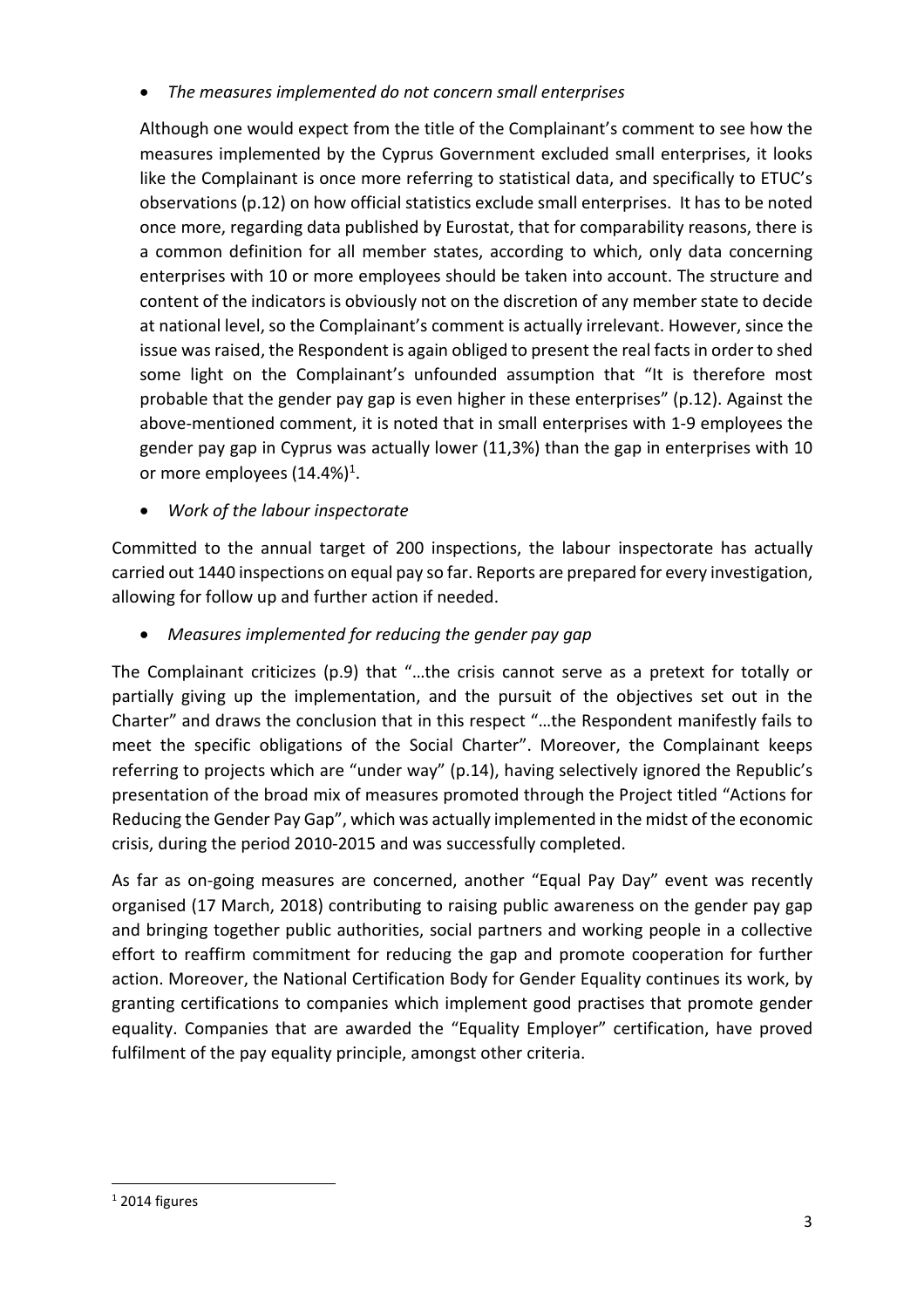### • *The under-representation of women in decision-making posts*

Although Cyprus does not have a mechanism to foster representation of women on the boards of private companies, various mechanisms have been put in place, promoting gender equality in the public and private sphere, such as the Commissioner for Administration and Human Rights (Ombudsperson), the National Institution for the Protection of Human Rights, the Commissioner for Gender Equality, the Gender Equality Committee in Employment and Vocational Training and the Equality Inspectors of the Department of Labour/Ministry of Labour, Welfare and Social Insurance.

The introduction of gender mainstreaming in economic decision-making both in the public and private spheres is of primary importance, in order to lay the foundations for sustainable progress. In addition to this, policy measures could be adopted with specific targets to promote a work-life balance and the reconciliation of professional and private life; to encourage career development for both women and men; as well as to promote female entrepreneurship. Despite this, the contribution of the social partners and businesses in efforts to increase women's participation in economic decision-making is of critical importance.

The promotion of women in economic life has been identified as a major priority of the Cyprus National Action Plan for Equality between Women and Men 2014-2017. Measures included schemes to increase the availability of high quality low-cost child-care facilities, vocational guidance and training programmes, schemes to support women's entrepreneurship, and measures to reduce gender segregation in employment and eliminate the gender pay gap.

The Ministry of Labour, Welfare and Social Insurance also proceeded with the establishment of a "gender equality label" for those businesses that actively promote gender quality policies.

### Final remarks

The Government submits that the applicants cannot recover costs and expenses which are not reasonable as to quantum, are not supported by relevant receipts, have not been necessarily incurred and are excessive taking, *inter alia*, into account that similar complaints have been lodged against 15 states. As such the applicants cannot recover 10,000 euros for costs and expenses.

For these reasons the Government respectfully requests the Committee to decide and declare that the complaint is manifestly ill-founded.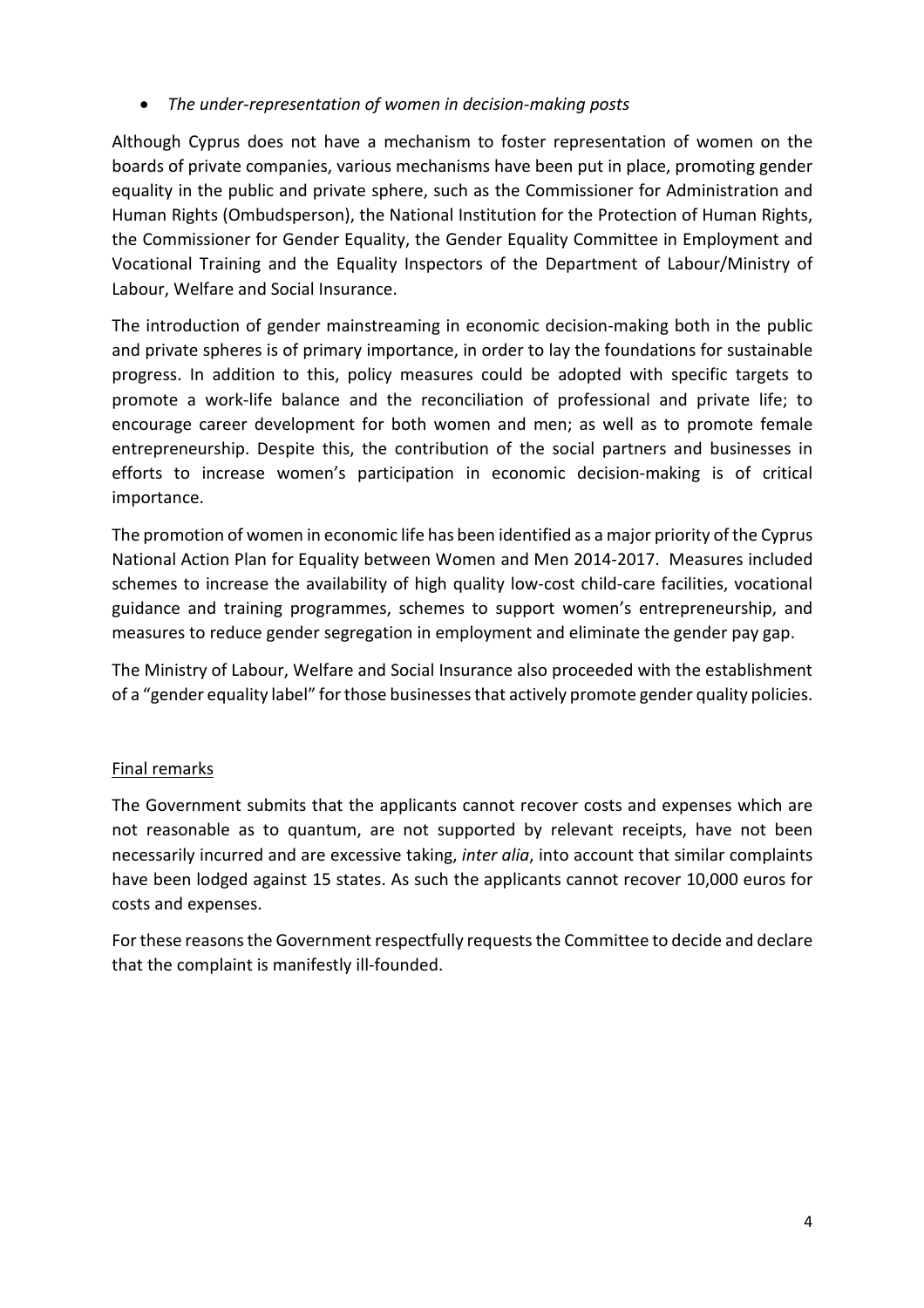#### **ANNEX**

 $\overline{a}$ 

Respοnse by the Commissioner for Administration and the Protection of Human Rights

#### **Complementary answer on the observations of the University Women of Europe**

The Commissioner, albeit being appointed by the President, on the recommendation of the Council of Ministers and with the prior consent of majority of the House of Representatives, $2$  is an Independent Officer and, being so, according to the relevant legislation, he/she is not accountable neither to the Government, nor to the Parliament or to any other Public Authority or Body. He/she does not receive any instructions in the exercising of his/her powers. His/her only responsibility towards the Government is, according to the relevant Law, to inform the President of the Republic, the Council of Ministers and the Parliament about its activities, through its Annual Report. Also, a monthly memorandum, in summary form, is communicated to the Council of Ministers and the Parliament, referring to each report submitted.

We may also say that, within the last few years – since the break out of the economic crisis – discounts in rights and violations of the anti-discrimination legislation is being indeed observed. This economic crisis did not affect the status of the Commissioner and the Equality Body. The only consequence was the salary cuts of the staff of the Office, as it was implemented in the entire public service. As Commissioner and under all of her competences, we totally agree that having legal texts (constitution, legislation etc) prohibiting discrimination and promoting the equal treatment, does not mean that full implementation of these provisions is being achieved. It is probably the first – and very important – step, upon which all other actions are to be based. Further measures and actions, of course, are to be pursued, besides the examination of complaints that are submitted in our Office. For that matter, within the last few years, our Office has been active in preventing discrimination and promoting equality and respect for diversity through various actions, within the framework of the Commissioner's competence; be it provision of training to civil servants and to employment groups (e.g. on sexual harassment), to teachers, parents and students (e.g. on respect for human rights and gender equality), running of national campaigns (e.g. on the rights of pregnant women and new mothers), publications – or providing input – of relevant Codes of Conduct or Handbooks (e.g. gender mainstreaming). Of course, one must not disregard the fact that our Office has not being injected with additional members since 2009, even though three new competences have been added to its mandate ever since. Following, however, the Functional Review of our Office under Cyprus Public Administration Reform, we have asked for new positions and their approval is under process.

Nonetheless, the Commissioner's role specifically on gender discrimination is limited. For this reason, in 2017, and in the context of drafting the new Gender Equality Strategic Plan - 2018-2021 (by the

<sup>&</sup>lt;sup>2</sup> Article 3 of the Commissioner for Administration Law (N. 3/1991)– "*For the purposes of the execution of the* functions and of the conduct of the investigations provided by the Law, there shall be appointed by the President, on the recommendation of the Council of Ministers and with the prior consent of the majority of the House of Representatives, a citizen of the Republic (…), with a high level of education and experience and with the highest integrity, as Commissioner for Administration."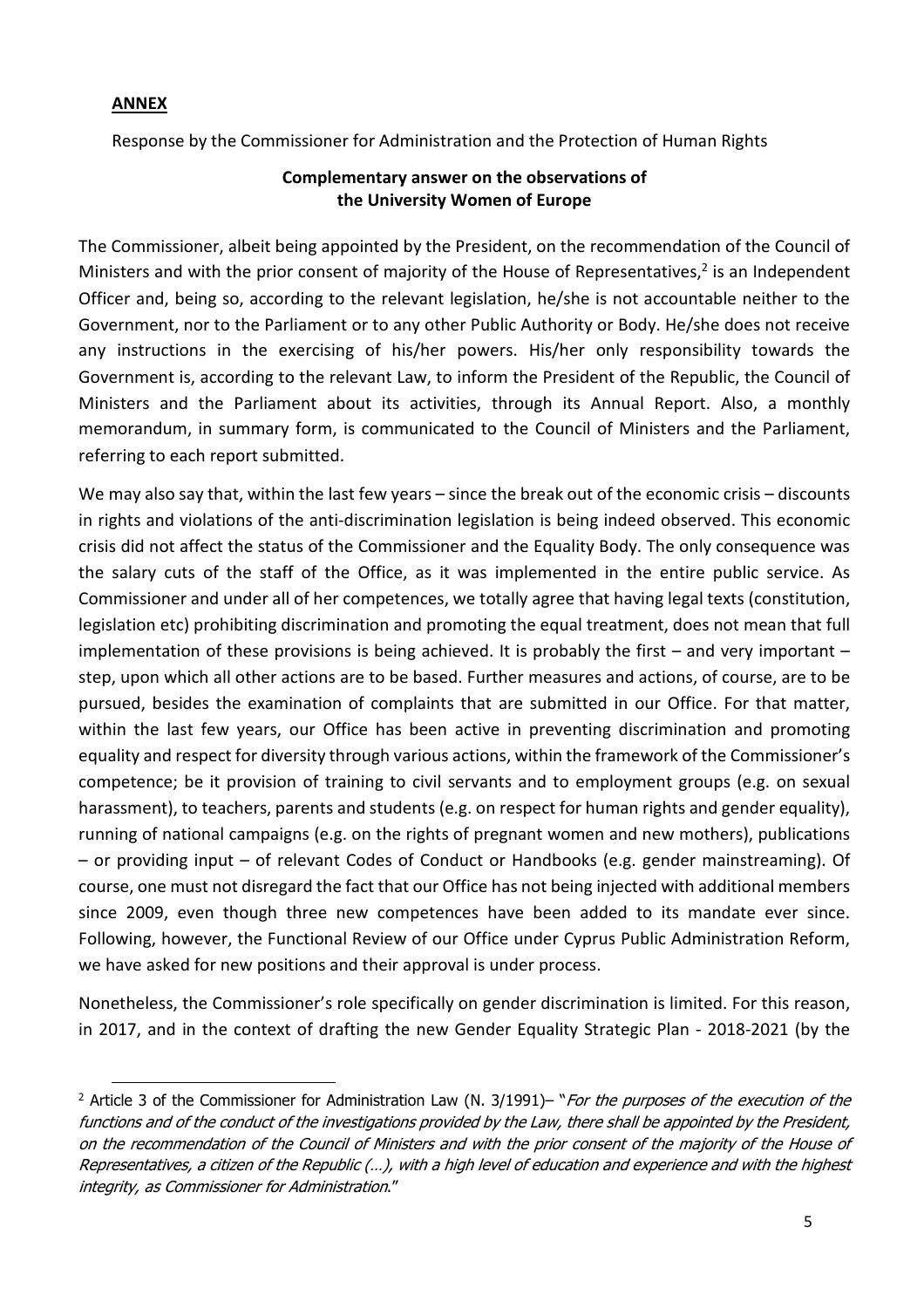Ministry of Justice and Public Order), the Commissioner requested for the amendment of the Combating of Racial and other forms of Discrimination Law (L. 42(I)/2004), as well as of the Equal Treatment of Men and Women in Employment and Vocational Training Law (L.205(I)/2002) to be included in the activities that are to be implemented. It is important to include gender in the grounds of discrimination covered by the L. 42(I)/2004, so that the Commissioner would be able to exercise his/her competences already included in the legislation (e.g. ex officio interventions, drafting codes of conduct, raising awareness etc) and expand Commissioner's jurisdiction provided by the L.205(I)/2002.

It has to be mentioned, though, that as a member of Equinet – European Network of Equality Bodies, we contributed to the preparation of the handbook on equal pay<sup>3</sup> (2016). Yet, we do admit that our experience on unequal pay cases is limited. However, it would be a rushed and unsubstantiated conclusion to say that, the limited number of unequal pay cases handled by the Office means that the Commissioner, as Equality Body, does not work efficiently, independently and effectively for the promotion of the equality and the non-discrimination.

Now, regarding the references to the latest country report on non-discrimination, unfortunately, some information included in are misleading or incorrect and some conclusions may be characterised as arbitrary. The Commissioner's recommendations on discrimination issues are binding, whatsoever (unlike the recommendations regarding maladministration that are non-binding – according to N. 3/1991). We are not in position to say easily the percentage of compliance and it is true that we are not often using all the available means provided by the legislation to ensure compliance (eg. fine or other sanctions). It may not have been deemed necessary either way. Nonetheless, it is true that the Commissioner uses its mediation function, which is a very unique tool that allows the Commissioner to come close to the competent bodies/ authorities and, via constructive talk, achieve compliance to his/her recommendations and opinions, without necessarily needing the submission of a Report. This mediation function was a recent amendment of the legislation N. 3/1991 and it is considered an additional tool which empowered the effectiveness of the Commissioner, as rendered the authorities accountable for non compliance.

In addition, in 2014 the Supreme Court confirmed that in case the Commissioner, as Equality Body, recommends specific measures according to the Combating of Racial and other forms of Discrimination (Commissioner) Law and the Equal Treatment of Men and Women in Employment and Vocational Training law, the Attorney General does not have the power to reject or ignore those recommendations. If the Commissioner recommends and informs the Attorney General about the amendment of a legislation, due to the fact that the application of a provision leads to a discriminatory treatment, then, the Attorney General should proceed to inform the competent authority for further actions.

In terms on numbers, since 2004, the Commissioner has investigated 481 complaints regarding gender discrimination in employment. During this period, our Office has issued 80 reports and interventions, through which recommendations were made to public authorities and private companies. The Commissioner cannot bring any claim before the Court. But, it has to be noted that, within the last few years, Court decisions on cases of sexual harassment and pregnant women dismissals were delivered in which a reference to Commissioner's reports is made.

l

<sup>&</sup>lt;sup>3</sup> http://www.equineteurope.org/IMG/pdf/handbook\_on\_equal\_pay\_-\_electronic\_version-2.pdf